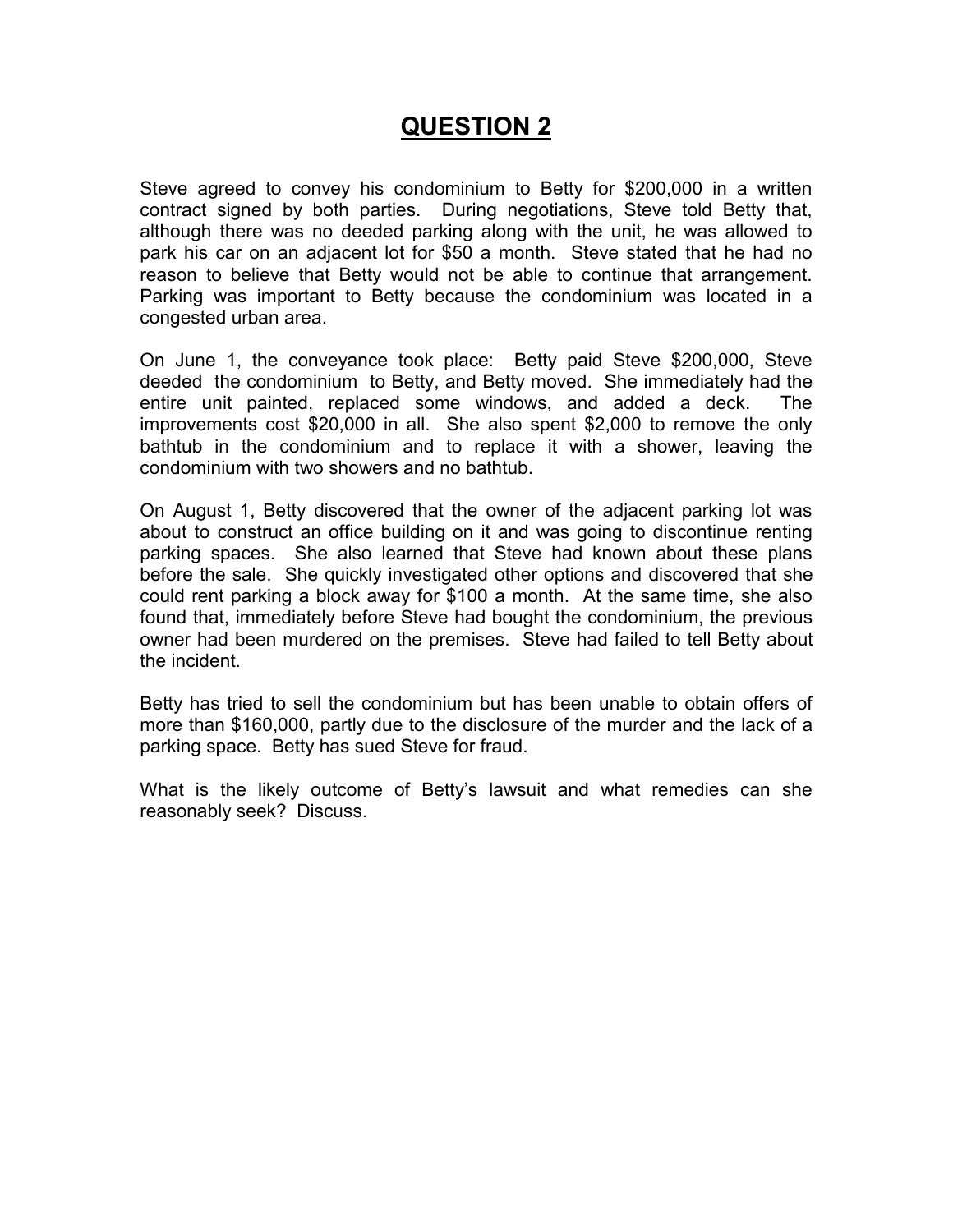#### **2) Please type the answer to Question 2 below.**

## **A**

**When finished with this question, click to advance to the next question.**  *(Essay)* 

### Fraud

In a tortious claim of fraud, the plaintiff must demonstrate that they suffered an injury by materially relying on the defendant's intentional misrepresentation.

Although B will be able to show that S misrepresented the parking situation, she will unlikely be able to convince the court she materially relied on that particular representation to purchase the condo.

### Intentional Misrepresentation

In order to establish that S had the necessary state of mind to perpetrate fraud upon B, S must show that B intended to make S believe a factually false claim at the time of the statement or omission.

S would not make any such representation in the deed, but he told B he "had no reason to believe [BJ would not be able to continue" parking at the neighboring lot for \$50/month as he presently was. In fact, B can now show that S knew about plans to eliminate the lot.

As to the previous owner's murder, S did not apparently make any such representation. B can argue that in executing a warranty deed and breaching his duty to disclose the murder, S intended to misrepresent the value of the condo. While omission is one means of intentionally misrepresentation, there is no apparent covenant that contradicts the murder. S did not express a warranty in the deed.

### Material Reliance